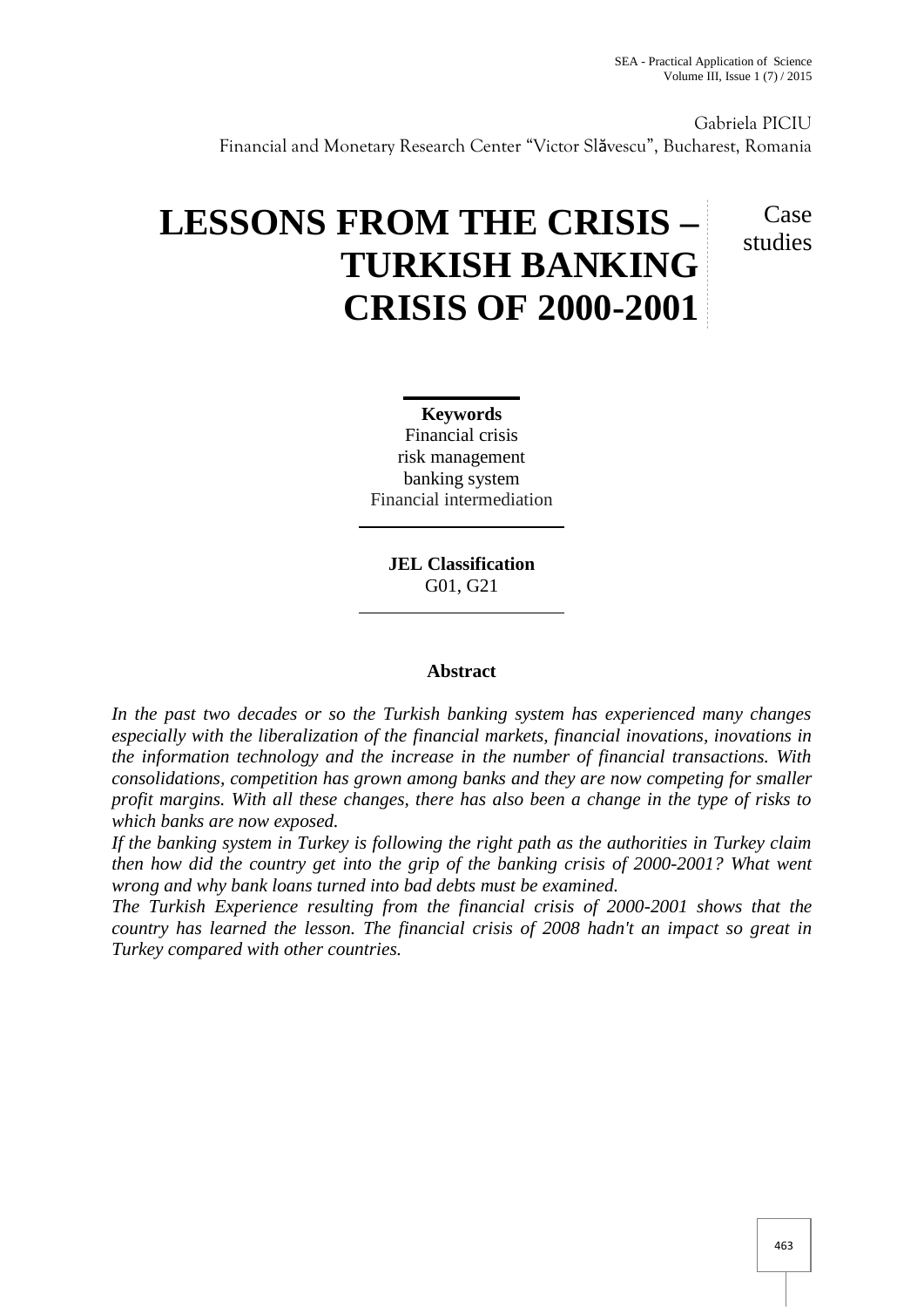### **1. Introduction**

The banking system in Turkey has made several structural changes over the period of time and also changes in the products and the services they offer, and they have tried to keep its banks abreast of what is going on in the world. Liberalization within the financial sector of Turkey has attracted both domestic and foreign investors and has shown that the banking system in Turkey is potentially profitable.

The Turkish banking system is not a new one: its roots go back into the 19 th century. It has played a major role in the Turkish financial system throughout the years especially in the last two decades. With its liberalization in the 1980s Turkey has become one of the most developed emerging markets. The high volatility inherited by Turkish markets generates high risk and therefore provides high returns to the investors.

## **2. Financial crisis in Turkey**

The financial crisis of 2000 -2001 held in Turkey is said to be the responsibility of politicians and not the financial bureaucrats. The clash between the president and the prime minister over the war against the corrupt politicians, and the criminal investigation launched into the collapse 10 private banks under government administration, resulted in the loss of investors' confidence in the main objective of the government. This brought the Turkey's much-needed economic and political overhaul to an untimely end. Consequently, banks refused to lend to one another in the overhaul to one another in the overnight market. For a few days, the interbank rates rose to 2000 percent, which, if it had lasted for longer, would have ruined each and every bank in Turkey.

The loss in investors' confidence especially with the foreign investors taking the money out of Turkish treasury bills and the stock market, resulted in billions going out of the country, seriously damaging the central banks' reserves position. As a result interest rates soared and the stock market fell losing 18% of its value alone in one day (21 st February). Considering these conditions the government had no choice other than to float its currency and abandon the "crawling peg" that it had maintained against the basket of currencies that comprised the dollar and the Euro and which had allowed the currency to fluctuate at around 15%. With all this in view, the IMF (International Monetary Fund) sent its team to Turkey to discuss the situation and formulate a plan to overcome such a crisis. As a condition of its loan, the IMF insisted that the government should clean up the banking sector and speed up privatization to attrect foreign investment once again. But soon the IMF loans were suspended because the IMF belived that Turkish government had failed to deliver its

promise of banking reform. (Bordo& Landon-Lane, 2010)

In response to the suspension of funding from the IMF, the goverment took control of some weak banks and more than half of the banking sector is owned by the state.

However, it is not an easy task as some 80 banks in Turkey have been identified as having been involved in corruption and are therefore also incompetent.

One point of view about the IMF's suggested reforms is that they may actually have put the Turkish economy at a grater risk, as many of the Turkish banks earn profits by investing in guvernment bonds and by exploiting the high interest ratest than are produced by high inflation and economic volatility. When the government reduced its borrowing and because of the price stability in the market yhe yields on the Turkish treasury instruments fell. This is a big saving for the taxpayer but an enormous loss for Turkish banks. (Dooley et al., 2009)

Many private banks in Turkey have also put their business into danger because of the transfer of their resources to those firms owned by their shareholders, one such example is the Iktisat bank, which as a result of the IMF conditionality was taken over by the regulatory authority in consequence of the resources having been transferred to the shareholders. (Carone et al., 2009)

Because of the mismanagement and some structural problems in the Turkish banking system the central bank's any tool to resolve such problems has so far been to increase the interest rates again and again. As results of this easy action less has been done to identify the root causes of such problems which turn into a full-fledged banking crisis. For these some structural changes in the banking system are much needed at the moment. (Krugman, 2009)

### **3. Risk management in Turkey**

With the introduction of new markets and more developed derivates, the Turkish banking system faces some serious problems. In such an environment, risk management should be given more importance. With the increase in dealing with the existing domestic corporate customers, and increased interbank dealing and some investments by the institutional investors, there is much need for some proper risk management system to be put into place, since for such investment one cannot keep up with the manual work for assessing risk management.

What many banks in Turkey are using is an in house system and spreadsheets to monitor the treasury operations. Such manual work is intensive as with the increase in the number of transactions, amount of investments and with international involvement, it is more prone to human error and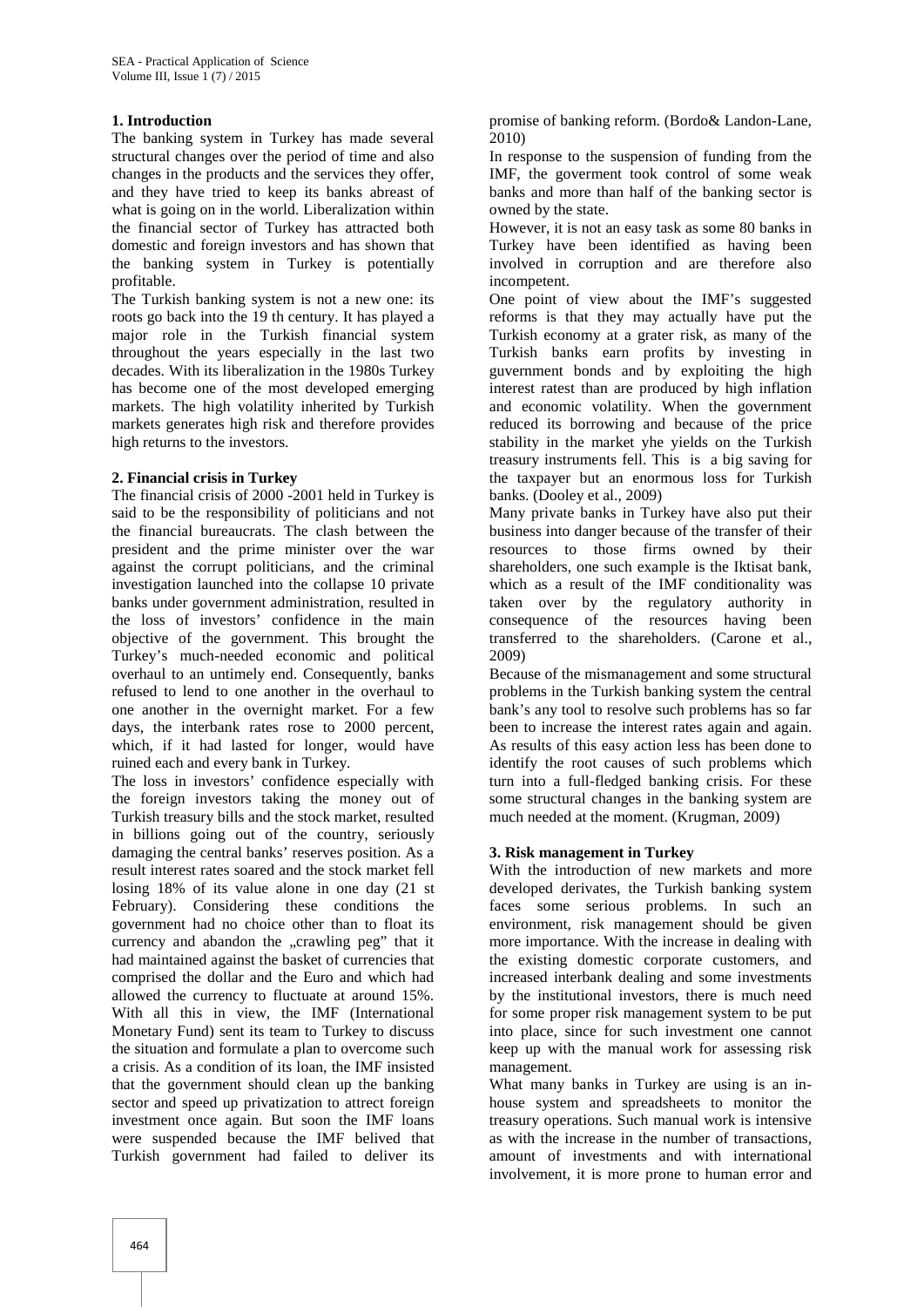such monitoring cannot calculate some of the calculations necessary to assess risk value. Also the complexity of markets, and the volatility introduced by the Asian and Russian crisis and more recently the possible contagion effect of Argentina, all require banks to be much more aware of the potential risk today than they were to be in the past, when they had to deal only with some domestic customers and the number of transactions was smaller. (Danthine& Gavazzi, 1999)

In the past, market movements were fairly predictable and the market knew how much devaluation or what interest rates would be, but in today's world everything is more complicated. The market itself is international and there is increased uncertainty because of the instruments out there to be traded that have been introduced in the markets.

Bank in Turkey need more of an integrated system that deals with front, middle and back office. They also need a system that could be used not only today but also in the future as with the rapid developments in the market the system should look after the banks in the long run. One such example is of the Ottoman Bank which with affiliation to the Software Company Trema, is using a risk management system called Finance KIT for its treasury operations. This system has so far been running successfully, and the bank has also created a new department called "Risk management and financial control". The main job of this department is to take necessary actions for implementing worldwide risk management techniques and models, and to put them into practice. These steps by the Ottoman Bank have been fruitful and the bank is now running its operation smoothly.

Turkish authorities looking at the market conditions and the possible banking crisis, introduced a law in 1999 starting that all banks have to establish proper risk management, risk and control and internal audits systems, dedicated to manage the market risk, credit risk and operational risk. These types of laws can help in reducing the risk that banks can become exposed to as each and every bank will have its own internal monitoring system and any bank that takes high risk will quickly take some remedial action in order to offset the damage. This will also increase the competition among the banks, as those banks with a sophisticated risk management system in place will make fewer losses and will increase their profits where as banks that take high risks might end up having liquidity problems. (Bhattacharya, 2002)

How banks in Turkey have dealt with the implications of the reforms and risk management will now be considered.

The environment that made banks to function improperly came from macro-economic imbalances, and also the disinflation programmer of the government brought along some additional

risks for the banking sector. Not all banks possess the skills to function and to make profits an all sorts of environments. This is the reason why many banks in Turkey after the reforms programmer found it hard to make profits as they lacked experience with real states financing activities and in selecting and monitoring good long-term businesses and projects. During this many banks period preferred to lend within the same conglomerate, which added to the risk. When the banks saw that the opportunities to make profits in the treasury paper were reduced, they turned to consumer lending. The increase in consumer lending brought both macro-economic and banking risk with it. Weak risk assessment in such an environment can be worrying as banks can become exposed to adjustment risks (risk from existing weaknesses and adjustments in an overall macro economic environment). (Bod, 2009)

The decision made by the Turkish authorities over the deposit insurance in 1994 was also fatal, as it made it easier for the weakest banks to raise funds from the depositors. Some of the low-quality banks angaged themselves in the practice of changing axtra-high deposit rates and lending to over-risky projects as they hoped that it would help them overcome the liquidity/solvency problem. With such cases in mind, the authorities introduced a plan for a gradual reduction in deposit insurance.

So far much of the authorities attention has gone towards the capital base of the banks but less importance has been given to bank's internal risk management system and the priority given by these banks to the risk issues. As mentioned earlier, it is important for banks to have their own risk management system in place for the smooth running of the business and for making profits from its operations. (Bernanke, 2004)

# **4. Conclusions**

Turkish banking crisis could not be resolved within a short span of time, as not only one bank is in trouble but rather the whole banking system that needs to be overhauled. For such a crisis to be resolved, commitment and serious effort are required from the government, supervisory authorities and the bank themselves. One of the causes of the Turkish crisis is corruption within the system. To deal with such a problem, the government needs to take the necessary action to make a separate body that deals with such types of cases and legislation should be passed to punish those involved in such crimes. (Reinhart& Rogoff, 2009b)

Also in today's global village a country with less investment in technology will be left behind. For this reason the Turkish government needs to invest heavily in technology and some new risk management tools have to be introduced. Also, in order to regain foreign investors' confidence, the